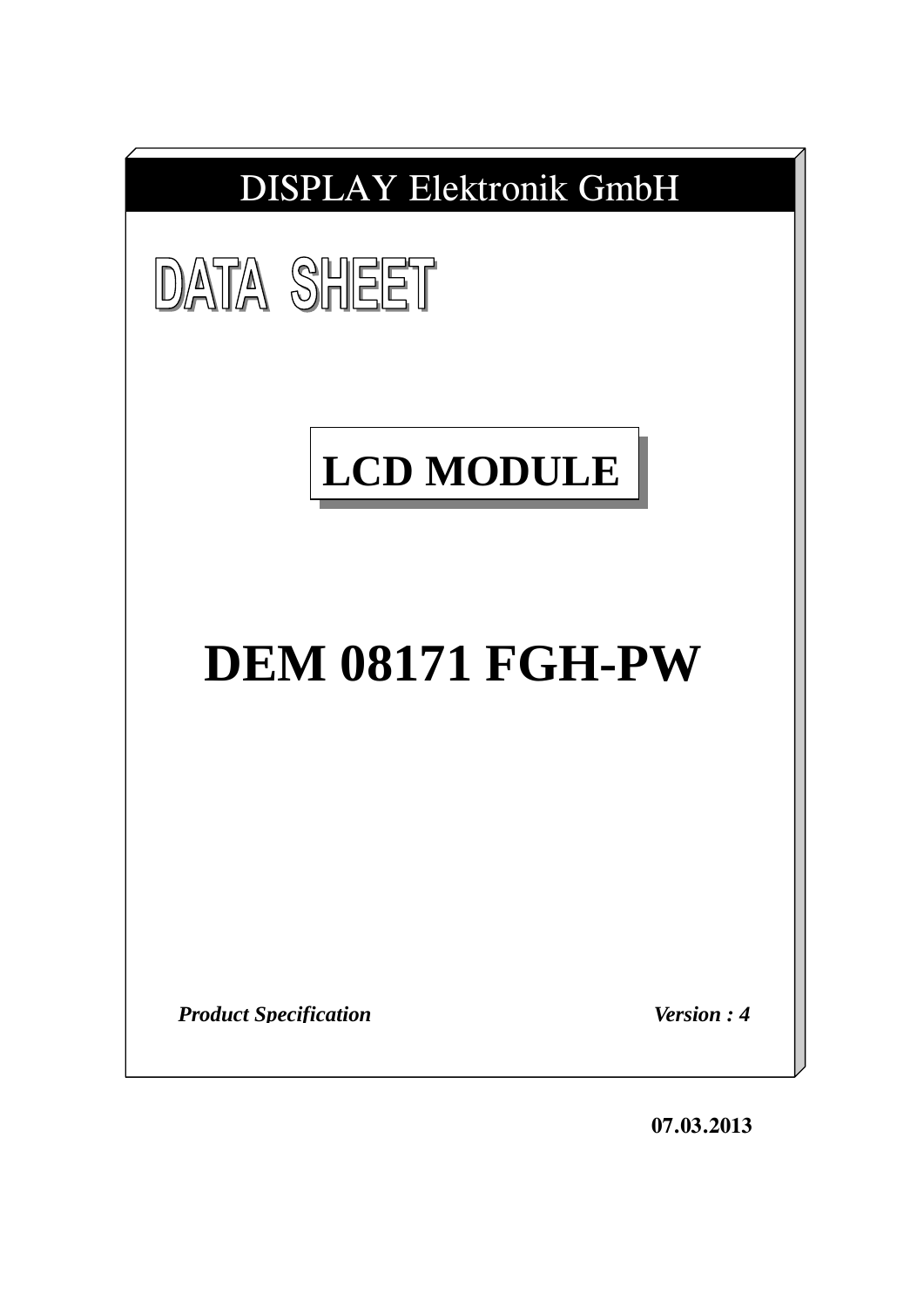# GENERAL SPECIFICATION

# MODULE NO. : DEM 08171 FGH-PW

CUSTOMER P/N

| <b>VERSION NO.</b> | <b>CHANGE DESCRIPTION</b> | <b>DATE</b> |
|--------------------|---------------------------|-------------|
| 0                  | <b>Original Version</b>   | 05.09.2012  |
| 1                  | <b>Add Version</b>        | 07.09.2012  |
| $\overline{2}$     | Print P/N on the PCB      | 13.09.2012  |
| 3                  | <b>Change PCB</b>         | 23.02.2013  |
| $\overline{4}$     | <b>Change PCB</b>         |             |
|                    |                           |             |
|                    |                           |             |
|                    |                           |             |
|                    |                           |             |
|                    |                           |             |
|                    |                           |             |
|                    |                           |             |
|                    |                           |             |

| PREPARED BY: LL |  | DATE: 07.03.2013 |
|-----------------|--|------------------|
| APPROVED BY: MH |  | DATE: 07.03.2013 |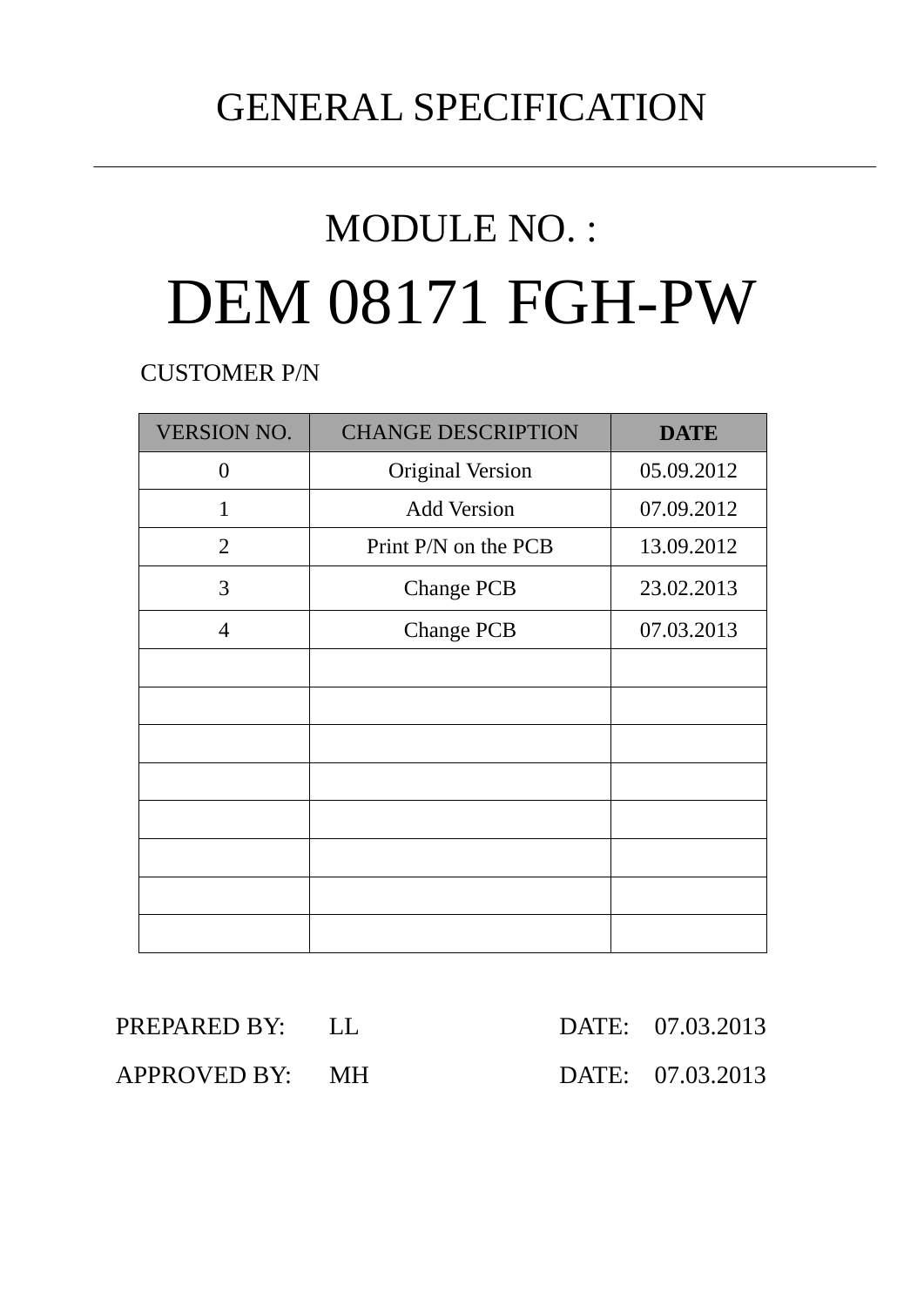**DEM 08171 FGH-PW** 

# **CONTENTS**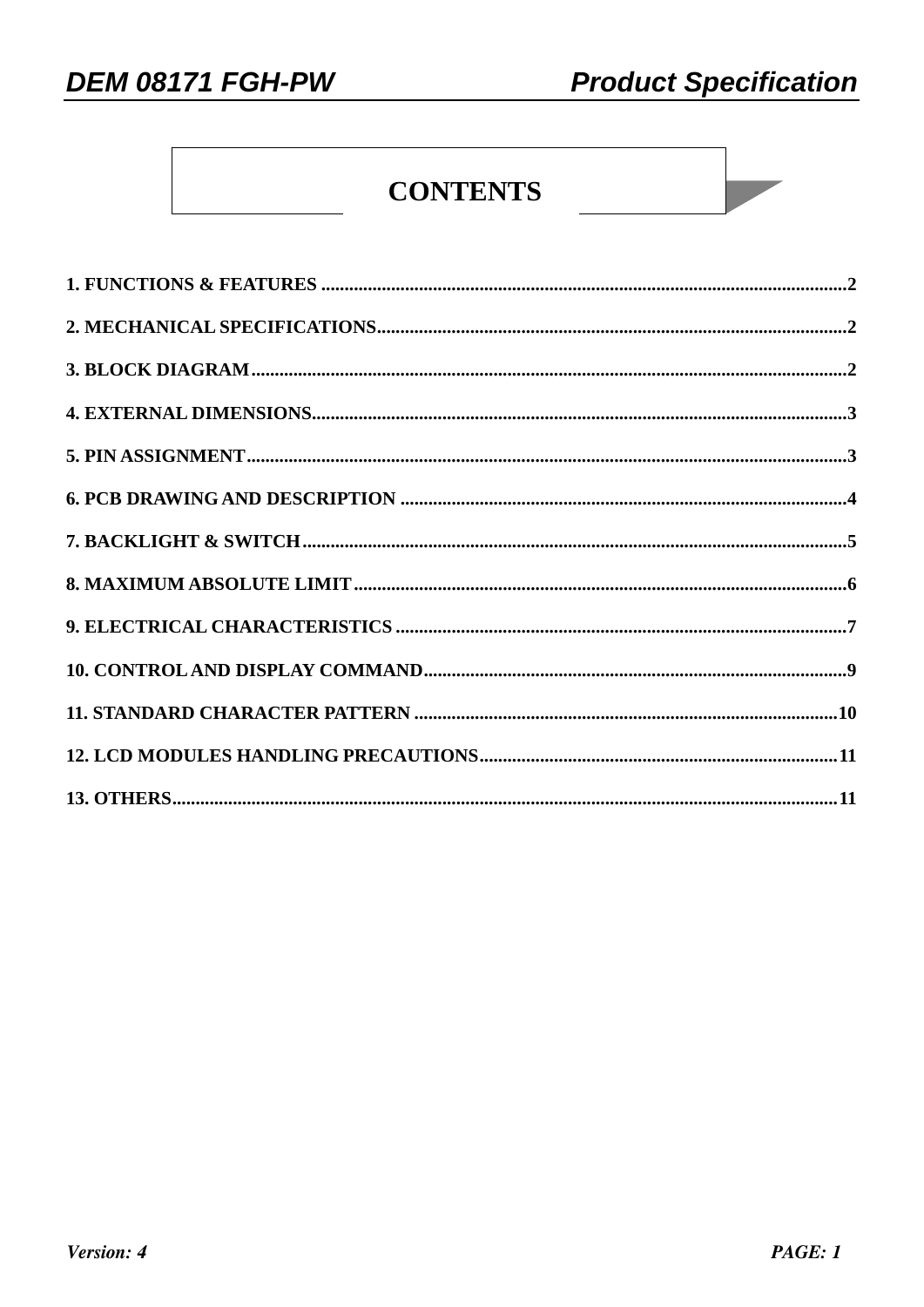# **1. FUNCTIONS & FEATURES**

| <b>MODULE NAME</b>                            | <b>LCD TYPE</b>                                  |
|-----------------------------------------------|--------------------------------------------------|
| DEM 08171 FGH-PW                              | <b>FSTN Transflective Positive Mode</b>          |
|                                               |                                                  |
| <b>Viewing Direction</b>                      | $: 6$ o'clock                                    |
| Driving Scheme                                | : $1/8$ Duty Cycle, $1/4$ Bias                   |
| <b>Power Supply Voltage</b>                   | $: 5.0$ Volt (typ.)                              |
| <b>Backlight Color</b>                        | : White Lightguide                               |
| V <sub>LCD</sub> Adjustable for Best Contrast | : 4.5 Volt $(V_{DD}-V_0)$                        |
| Display contents                              | : 8 x 1 Characters (5x8 dots, Format: 208 Kinds) |
| Internal Memory                               | : CGROM (10,080 bits)                            |
|                                               | : CGRAM $(64 \times 8 \text{ bits})$             |
|                                               | : DDRAM (80 x 8 bits for Digits)                 |
| Interface                                     | : Easy Interface with a 4-bit or 8-bit MPU       |

## **2. MECHANICAL SPECIFICATIONS**

- 
- 
- 
- 
- 
- 
- z Dot Gap : 0.07 mm
- Module Size  $: 60.00 \times 33.00 \times 12.00 \text{ mm}$
- Character Pitch : 5.20 x 7.93 mm
	- z Character Size : 4.43 x 7.93 mm
	- z Character Font : 5 x 8 dots
	- $Dot Size$  :  $0.83 \times 0.93$  mm
	- z Dot Pitch : 0.90 x 1.00 mm
- **3. BLOCK DIAGRAM**

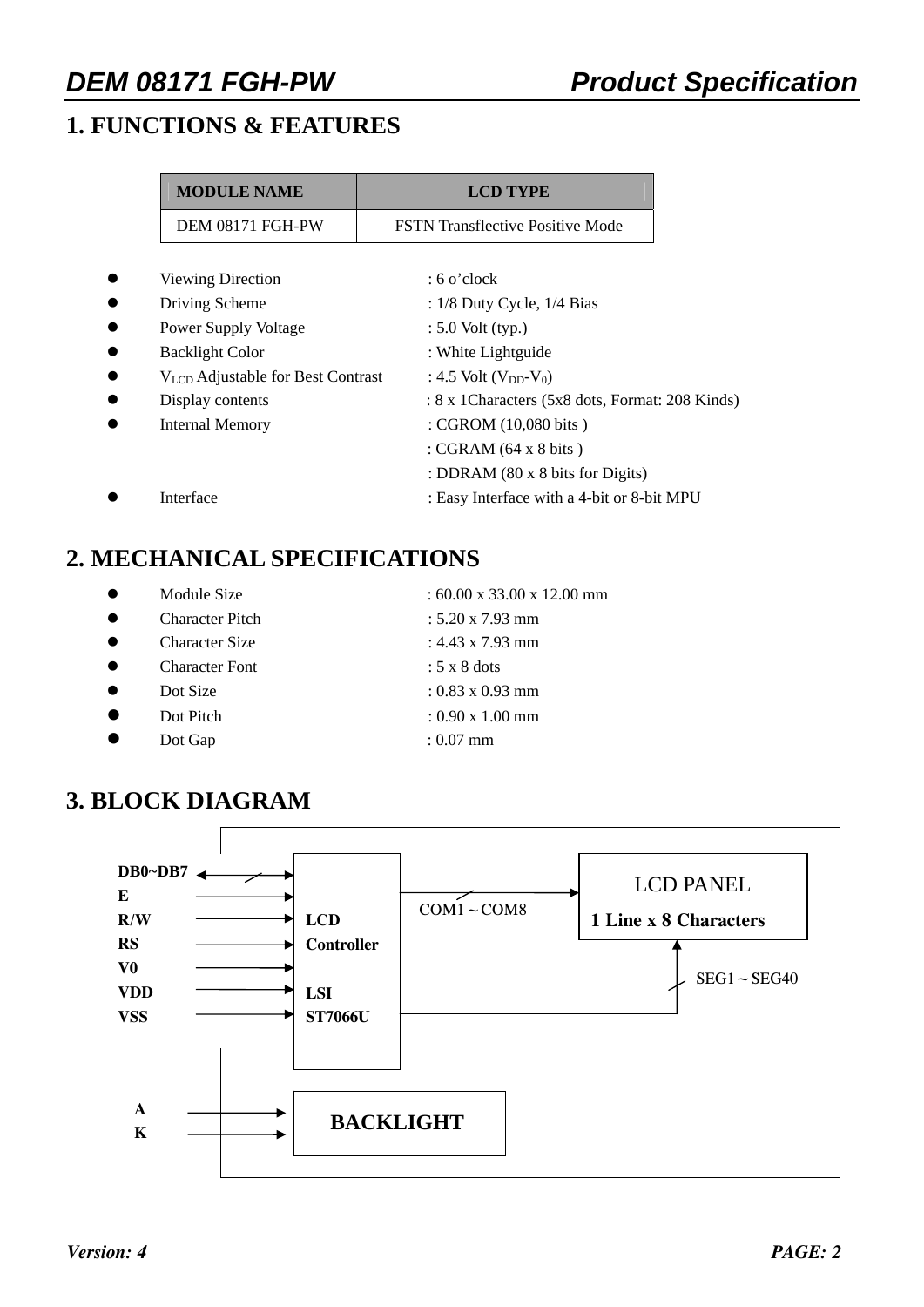# **4. EXTERNAL DIMENSIONS**



Remarks:

1. Unmarked tolerance is  $\pm 0.3$ 

2.All materials comply with RoHs

 $\Box$ ...:critical dimension.  $3.$ 

### **5. PIN ASSIGNMENT**

| Pin No.        | Symbol                 | Function                                            |  |  |  |
|----------------|------------------------|-----------------------------------------------------|--|--|--|
|                | <b>Vss</b>             | Ground                                              |  |  |  |
| $\overline{2}$ | <b>V</b> <sub>DD</sub> | Power supply                                        |  |  |  |
| 3              | $\rm V_0$              | Power Supply for LCD                                |  |  |  |
| $\overline{4}$ | RS                     | Select Display Data ("H") or Instructions ("L")     |  |  |  |
| 5              | R/W                    | Read or Write Select Signal                         |  |  |  |
| 6              | E                      | Read/Write Enable Signal                            |  |  |  |
| 7              | D <sub>B</sub> 0       |                                                     |  |  |  |
| 8              | DB1                    |                                                     |  |  |  |
| 9              | DB <sub>2</sub>        |                                                     |  |  |  |
| 10             | DB <sub>3</sub>        | Display Data Signal                                 |  |  |  |
| 11             | DB <sub>4</sub>        |                                                     |  |  |  |
| 12             | DB <sub>5</sub>        |                                                     |  |  |  |
| 13             | DB <sub>6</sub>        |                                                     |  |  |  |
| 14             | DB7                    |                                                     |  |  |  |
| 15             | LED(K)                 |                                                     |  |  |  |
| 16             | LED(A)                 | Place also refer to 6.1 PCB Drawing and description |  |  |  |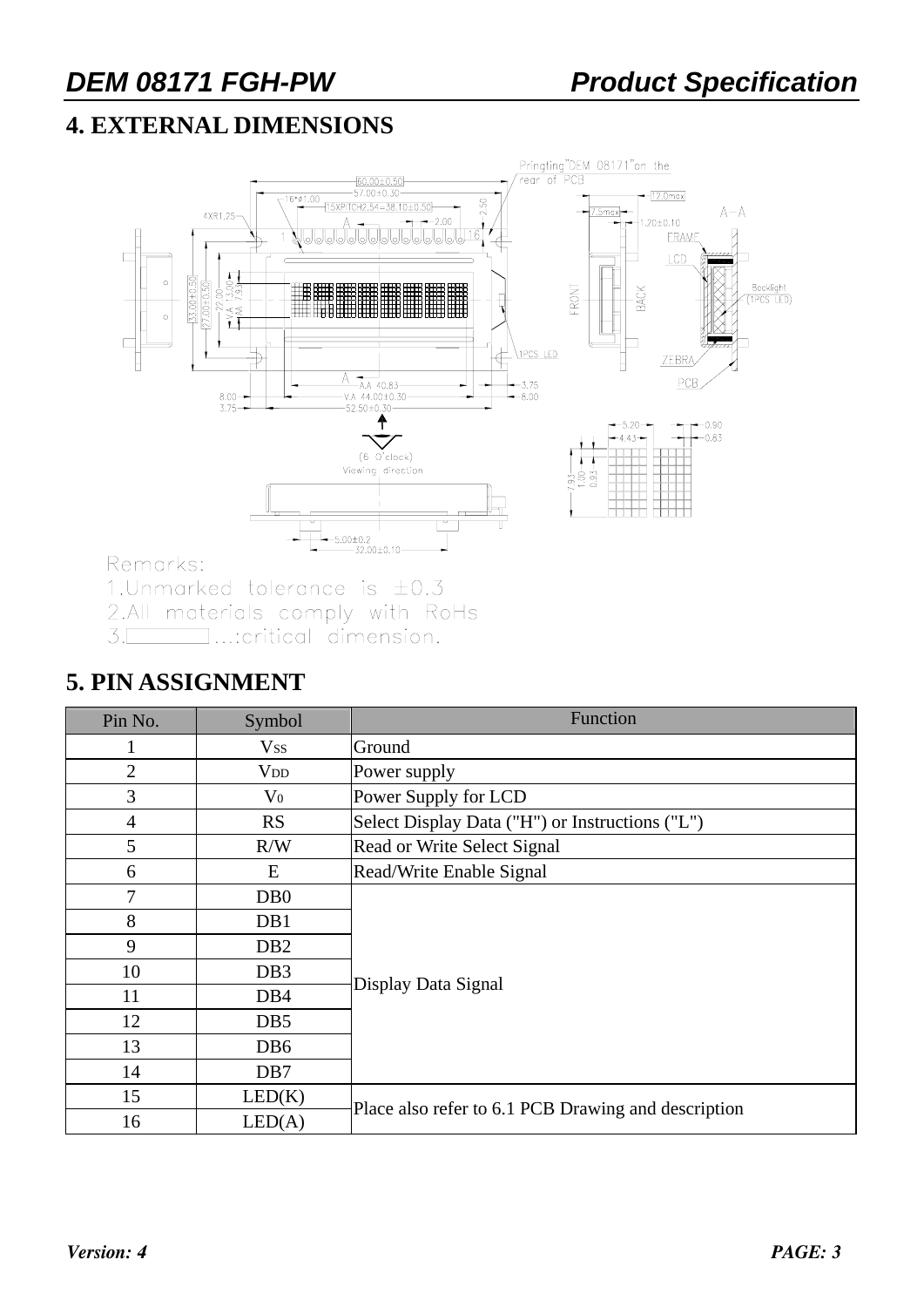# **6. PCB DRAWING AND DESCRIPTION**

TopLayer



Note: In application Module  $R1~\sim R4=2.2k$ ,  $R5=91k$ .

#### **DESCRIPTION:**

| 6-1-1. The polarity of the pin 15 and the pin 16: |
|---------------------------------------------------|
|---------------------------------------------------|

| J3,J5       |             | <b>LED</b> Polarity |         |  |  |
|-------------|-------------|---------------------|---------|--|--|
|             | J2, J4      | $15$ Pin            | 16 Pin  |  |  |
| Each open   | Each closed | Cathode<br>Anode    |         |  |  |
| Each closed | Each open   | Anode               | Cathode |  |  |

Note: In application module,  $J3 = J5$  = open,  $J2 = J4$  = closed ,  $J6$  = open.

#### **6-1-2. The J7 is metal-bezel GND to module GND and J1 is mounting holes GND to module GND.**

Note: In application module,  $J1 = J7 = closed$ ,

#### **6-1-3.The LED resistor should be bridged when J6 is closed**

Note: In application module, J6=open

#### **6-1-4.The R6 and the R7 are the LED resistor.**

Note: In application module,  $R6 = 330\Omega$ ,  $R7 = 330\Omega$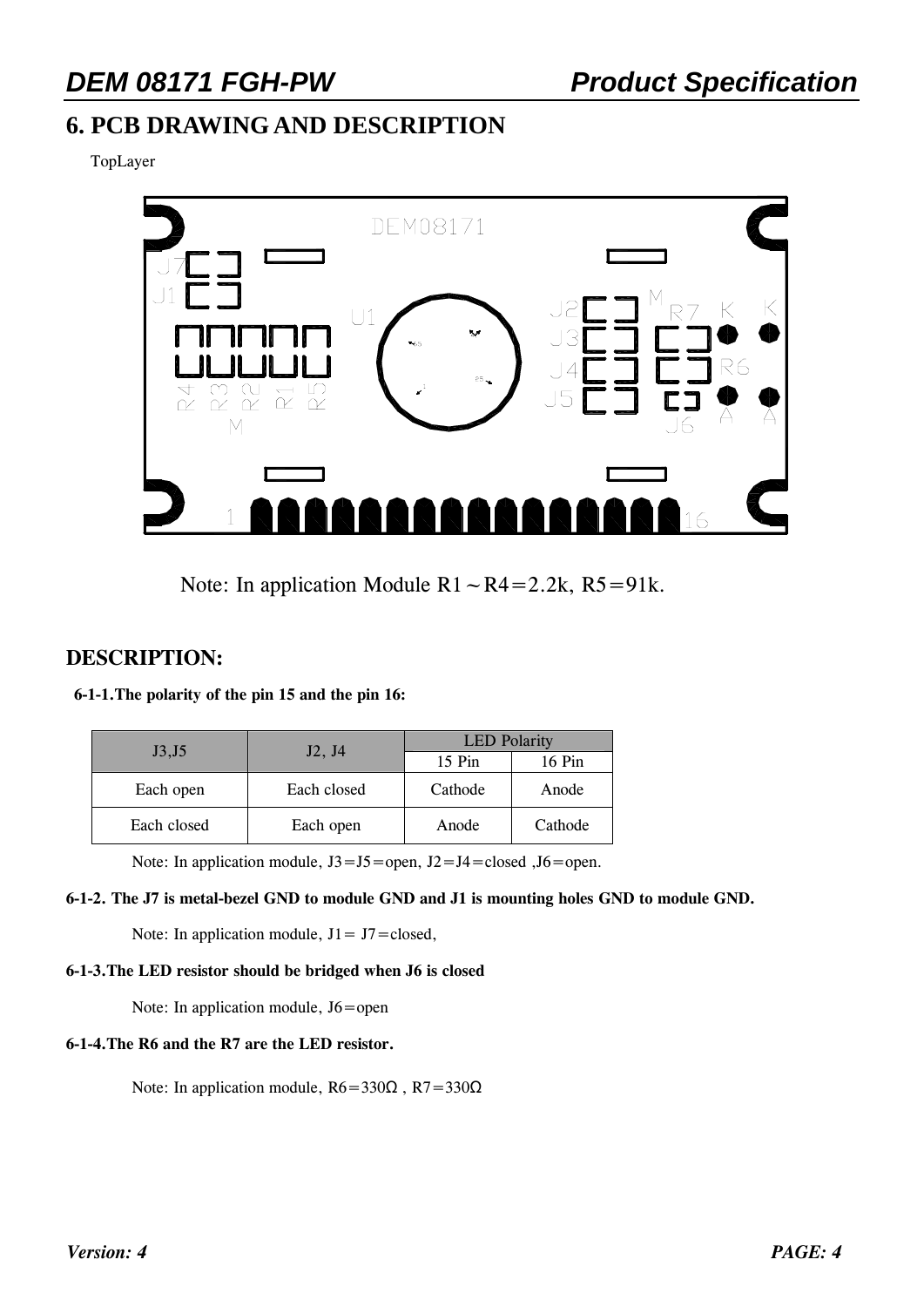#### **6.2 Example application**

**6-2-1. The LED resistor should be bridged as following.** 



**6-2-2. The 15 pin is the anode and the 16 pin is the cathode as following.** 



**6-2-3.The 15 pin is the cathode and the 16 pin is the anode as following.** 



**6-2-4. The metal-bezel is on ground as following.** 



## **7. BACKLIGHT & SWITCH**

**(Ta=-20~70°C)** 

| <b>Item</b>               | <b>Symbol</b> | MIN. | <b>TYP</b> | MAX.  | Unit              | <b>Conditions</b>              |
|---------------------------|---------------|------|------------|-------|-------------------|--------------------------------|
| Forward Voltage           | Vf            | 2.9  | 3.2        | 3.5   | V                 | $If = 15mA$                    |
| <b>Forward Current</b>    | If            |      | 15         |       | mA                |                                |
| Power Dissipation         | Pd            |      |            | 0.053 | W                 | $If = 15mA$                    |
| <b>Reverse Voltage</b>    | VR            |      |            | 5.0   | V                 |                                |
| <b>Reverse Current</b>    | <b>IR</b>     |      |            | 0.1   | mA                |                                |
| Luminous Intensity        | IV            | 180  |            |       | cd/m <sup>2</sup> | $If = 15mA$                    |
| Luminous Uniformity       |               | 70   |            |       | %                 | $If = 15mA$                    |
|                           | $\mathbf{X}$  | 0.27 |            | 0.33  |                   | If = $15mA$ Ta = $25^{\circ}C$ |
| <b>Color Chromaticity</b> | v             | 0.27 |            | 0.34  |                   |                                |
|                           |               |      |            |       |                   | Each chip                      |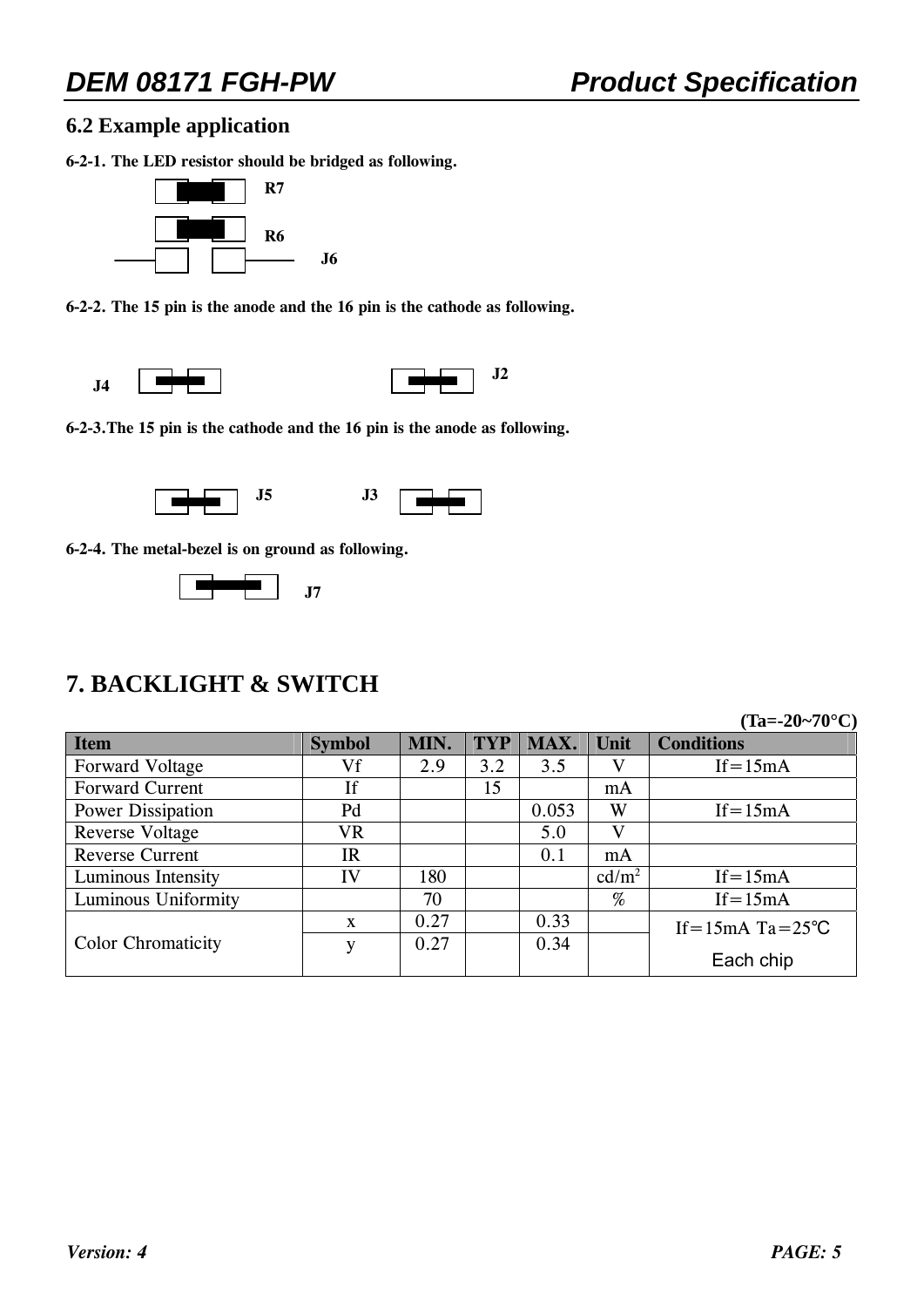

## **8. MAXIMUM ABSOLUTE LIMIT**

| <b>Characteristics</b>       | <b>Symbol</b>      | Value                   |
|------------------------------|--------------------|-------------------------|
| <b>Power Supply Voltage</b>  | <b>VCC</b>         | $-0.3$ to $+7.0$        |
| <b>LCD Driver Voltage</b>    | VLCD               | $VCC-10.0$ to $VCC+0.3$ |
| Input Voltage                | VIN                | $-0.3$ to VCC $+0.3$    |
| <b>Operating Temperature</b> | $T_{OP}$           | -20°C to + 70°C         |
| <b>Storage Temperature</b>   | $\mathrm{T_{STO}}$ | -30°C to + 80°C         |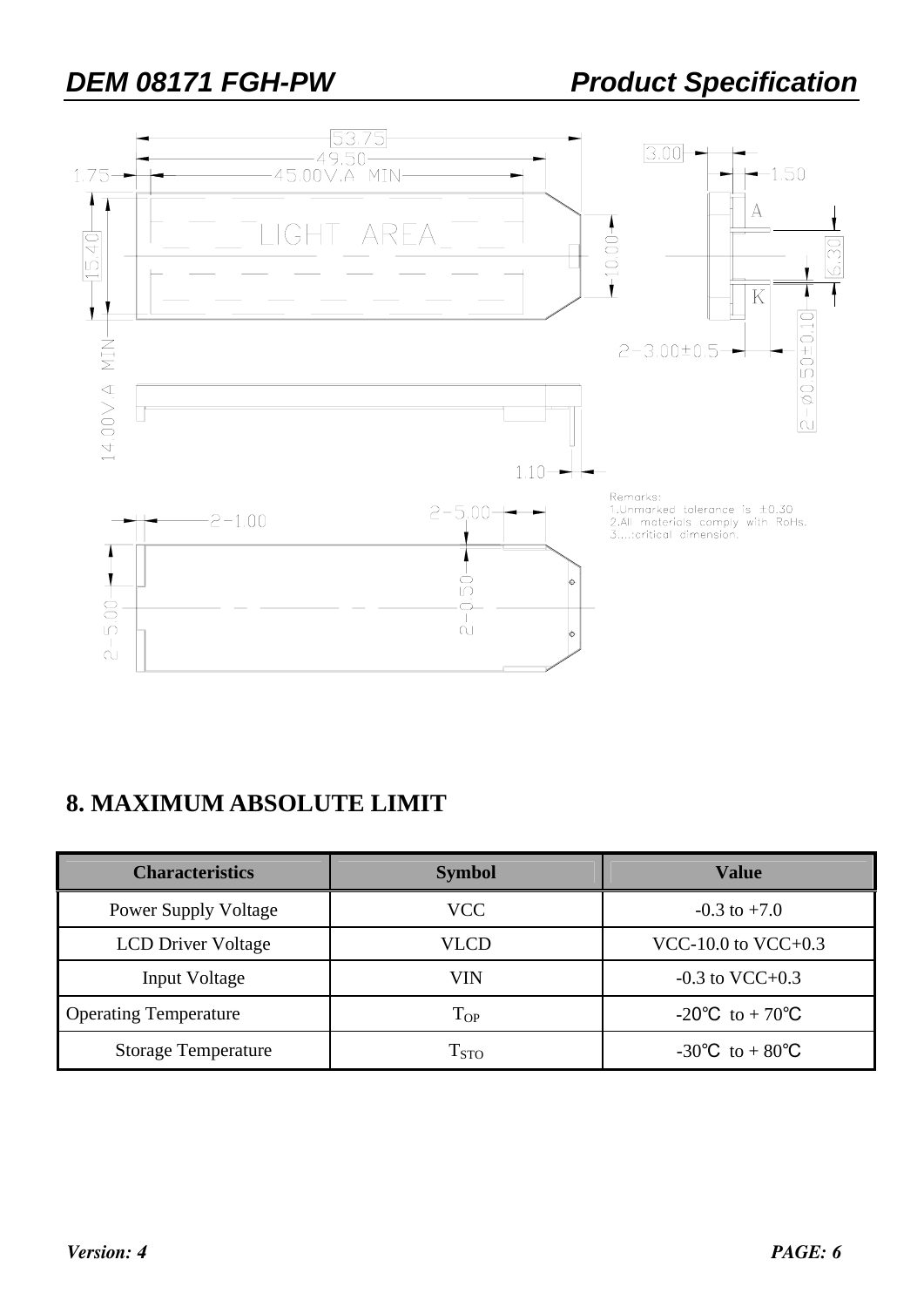# **9. ELECTRICAL CHARACTERISTICS**

**9-1 DC Characteristics**  $(V_{DD} = 4.5V \sim 5.5V, Ta = -20 \sim +70°C)$ 

|                            |               |      | <b>Standard Value</b> |            | <b>Test</b>                                | Unit |  |
|----------------------------|---------------|------|-----------------------|------------|--------------------------------------------|------|--|
| Item                       | <b>Symbol</b> | MIN  | <b>TYP</b>            | <b>MAX</b> | Condition                                  |      |  |
| <b>Operating Voltage</b>   | $\rm V_{DD}$  | 4.5  |                       | 5.5        |                                            |      |  |
| Supply Current             | $_{\rm{LDD}}$ | ---- | 0.35                  | 0.6        | $V_{DD} = 5V$ , fosc = 270kHz              | mA   |  |
| <b>LCD Driving Voltage</b> | <b>VLCD</b>   | 3.0  | 4.5                   | 13.0       | $V_{DD}$ -V <sub>5</sub> $(1/5, 1/4$ Bias) |      |  |

#### **9-2 AC Characteristics** ( $V_{DD}$ =4.5V~5.5V, Ta=-20~+70°C)

#### **9-2-1 Write mode (writing data from MPU to Module)**

| <b>TC</b>   | Enable Cycle Time         | Pin E           | 1200 | $\overline{\phantom{0}}$ | $\overline{\phantom{a}}$ | ns |
|-------------|---------------------------|-----------------|------|--------------------------|--------------------------|----|
| <b>TPW</b>  | Enable Pulse Width        | Pin E           | 460  |                          | $\overline{\phantom{a}}$ | ns |
| TR.TF       | Enable Rise/Fall Time     | Pin E           |      |                          | 25                       | ns |
| <b>TAS</b>  | <b>Address Setup Time</b> | Pins: RS, RW, E |      | $\overline{\phantom{0}}$ | $\overline{\phantom{a}}$ | ns |
| <b>TAH</b>  | <b>Address Hold Time</b>  | Pins: RS, RW, E | 10   |                          | $\overline{\phantom{0}}$ | ns |
| <b>TDSW</b> | Data Setup Time           | Pins: DB0 - DB7 | 80   |                          | $\overline{\phantom{0}}$ | ns |
| <b>TH</b>   | Data Hold Time            | Pins: DB0 - DB7 | 10   |                          |                          | ns |

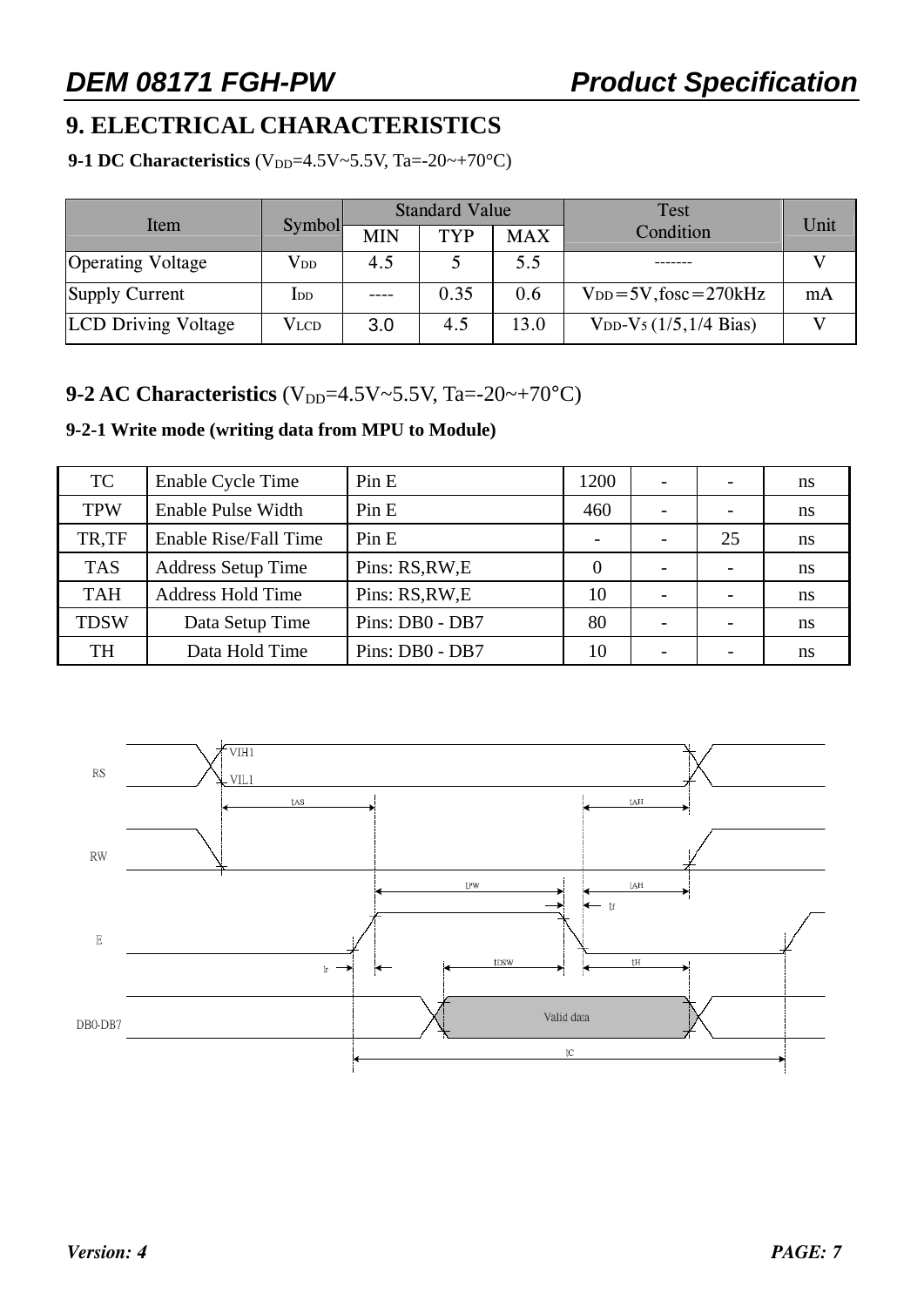### **9-2-2 Read mode (reading data from Module to MPU)**

| TC          | Enable Cycle Time            | Pin E           | 1200             |     | ns |
|-------------|------------------------------|-----------------|------------------|-----|----|
| <b>TPW</b>  | Enable Pulse Width           | Pin E           | 480              | -   | ns |
| TR,TF       | <b>Enable Rise/Fall Time</b> | Pin E           |                  | 25  | ns |
| <b>TAS</b>  | <b>Address Setup Time</b>    | Pins: RS, RW, E | $\left( \right)$ |     | ns |
| <b>TAH</b>  | <b>Address Hold Time</b>     | Pins: RS, RW, E | 10               |     | ns |
| <b>TDDR</b> | Data Setup Time              | Pins: DB0 - DB7 |                  | 320 | ns |
| <b>TH</b>   | Data Hold Time               | Pins: DB0 - DB7 | 10               |     | ns |

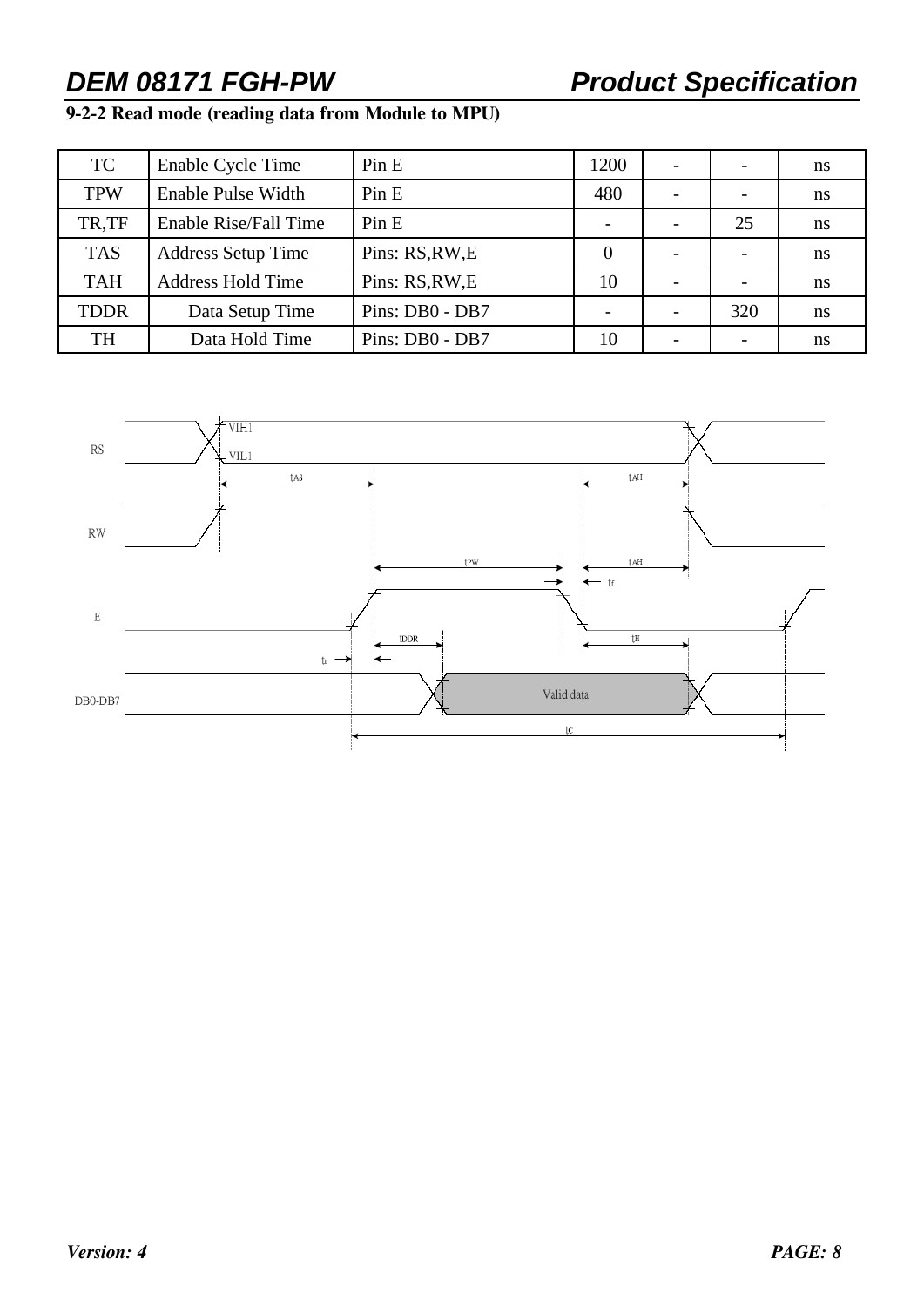# **10. CONTROL AND DISPLAY COMMAND**

|                                  |    |     |           | <b>Instruction Code</b> |                 |                |                 |                 | <b>Description</b> |                 |                                                                                                                                              |                  |  |
|----------------------------------|----|-----|-----------|-------------------------|-----------------|----------------|-----------------|-----------------|--------------------|-----------------|----------------------------------------------------------------------------------------------------------------------------------------------|------------------|--|
| Instruction                      | RS | R/W | DB7       | DB6                     |                 | DB5 DB4        | DB <sub>3</sub> | DB <sub>2</sub> | DB1                | DB <sub>0</sub> | <b>Description</b>                                                                                                                           | Time<br>(270KHz) |  |
| Clear<br>Display                 | 0  | 0   | 0         | $\theta$                | $\overline{0}$  | $\mathbf{0}$   | 0               | 0               | 0                  | 1               | Write "20H" to DDRAM, and<br>set DDRAM address to<br>"00H" from AC                                                                           | $1.52$ ms        |  |
| Return<br>Home                   | 0  | 0   | 0         | $\theta$                | $\mathbf{0}$    | 0              | 0               | $\Omega$        | 1                  | X               | Set DDRAM address to<br>"00H" from AC and return<br>cursor to its original position<br>if shifted. The contents of<br>DDRAM are not changed. | $1.52$ ms        |  |
| Entry Mode<br>Set                | 0  | 0   | 0         | 0                       | $\mathbf{0}$    | 0              | 0               | 1               | I/D                | S               | Sets cursor move direction<br>and specifies display shift.<br>These operations are<br>performed during data write<br>and read.               | 37 us            |  |
| Display<br>ON/OFF                | 0  | 0   | 0         | 0                       | $\mathbf{0}$    | 0              | 1               | D               | С                  | B               | D=1:entire display on<br>C=1:cursor on<br>B=1:cursor position on                                                                             | 37 us            |  |
| Cursor or<br>Display<br>Shift    | 0  | 0   | 0         | 0                       | $\overline{0}$  | 1              | S/C             | R/L             | x                  | х               | Set cursor moving and<br>display shift control bit, and<br>the direction, without<br>changing DDRAM data.                                    | 37 us            |  |
| Function<br>Set                  | 0  | 0   | 0         | 0                       | 1               | <b>DL</b>      | N               | F               | x                  | X               | DL:interface data is 8/4 bits<br>N:number of line is 2/1<br>F:font size is 5x11/5x8                                                          | 37 us            |  |
| Set CGRAM<br>address             | 0  | 0   | 0         | 1                       | AC <sub>5</sub> | AC4            | AC <sub>3</sub> | AC <sub>2</sub> | AC1                | AC0             | Set CGRAM address in<br>address counter                                                                                                      | 37 us            |  |
| Set DDRAM<br>address             | 0  | 0   | 1         | AC6                     | AC <sub>5</sub> | AC4            | AC3             | AC <sub>2</sub> | AC1                | AC0             | Set DDRAM address in<br>address counter                                                                                                      | 37 us            |  |
| Read Busy<br>flag and<br>address | 0  | 1   | <b>BF</b> | AC6                     | AC <sub>5</sub> | AC4            | AC <sub>3</sub> | AC <sub>2</sub> | AC1                | AC0             | Whether during internal<br>operation or not can be<br>known by reading BF. The<br>contents of address counter<br>can also be read.           | 0 us             |  |
| Write data<br>lto RAM            | 1  | 0   | D7        | D <sub>6</sub>          | D <sub>5</sub>  | D <sub>4</sub> | D3              | D <sub>2</sub>  | D1                 | D0              | Write data into internal<br><b>RAM</b><br>(DDRAM/CGRAM)                                                                                      | 37 us            |  |
| Read data<br>from RAM            | 1  | 1   | D7        | D <sub>6</sub>          | D <sub>5</sub>  | D <sub>4</sub> | D <sub>3</sub>  | D <sub>2</sub>  | D1                 | D <sub>0</sub>  | Read data from internal<br>RAM<br>(DDRAM/CGRAM)                                                                                              | 37 us            |  |

Note:

Be sure the ST7066U is not in the busy state (BF = 0) before sending an instruction from the MPU to the ST7066U. If an instruction is sent without checking the busy flag, the time between the first instruction and next instruction will take much longer than the instruction time itself. Refer to Instruction Table for the list of each instruction execution time.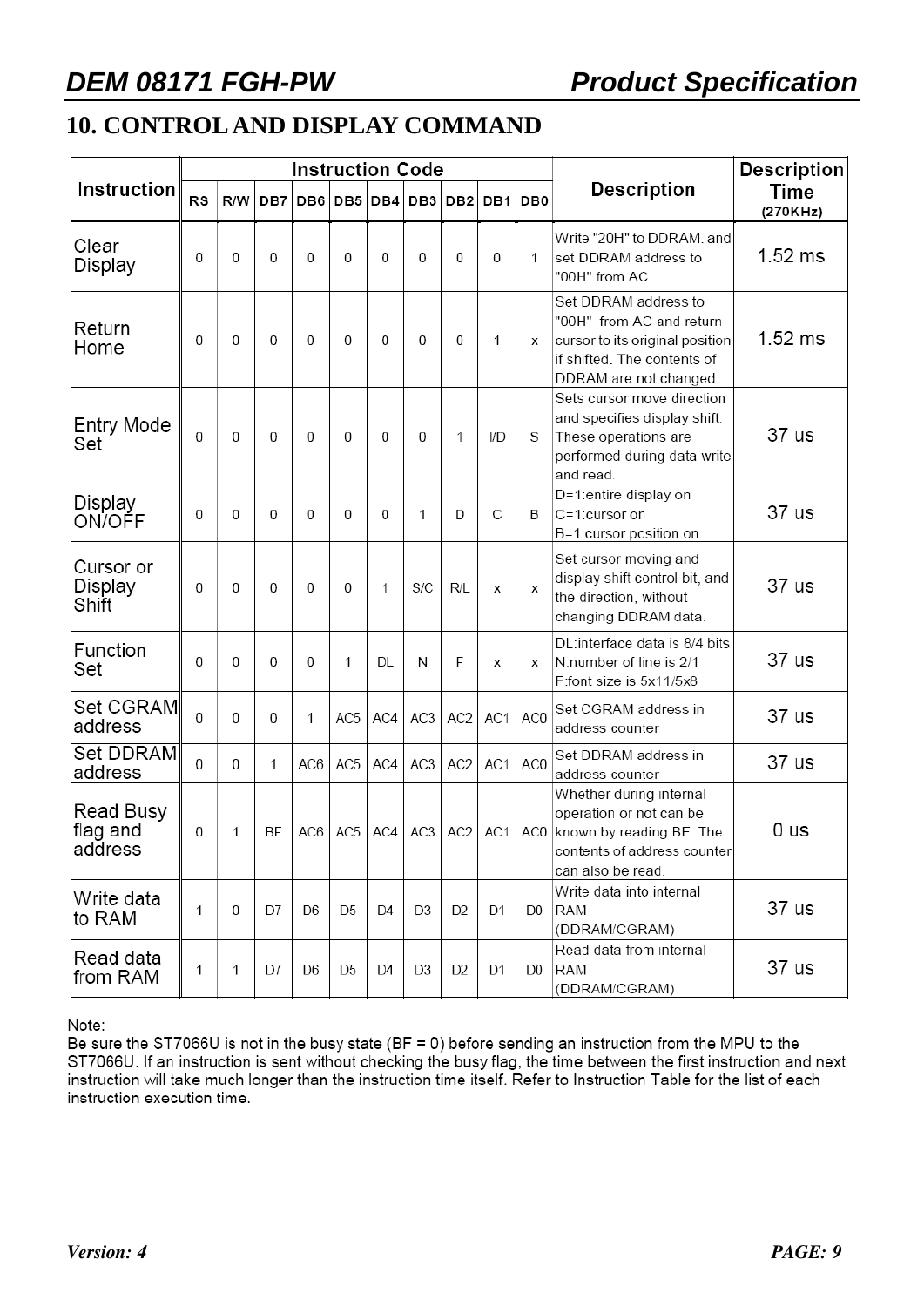# **11. STANDARD CHARACTER PATTERN**

#### NO.7066-0A

| $b7 - b4$<br>$P3-PO$ | 000010001              | 0010   | 0011                  | 0100 0101 0110 |                |                    | 10111             | 1000 1001 | 1010                   | 1011             | 1100                                                                                                                                                                                                                                        | 1101              | 1110              | 1111               |
|----------------------|------------------------|--------|-----------------------|----------------|----------------|--------------------|-------------------|-----------|------------------------|------------------|---------------------------------------------------------------------------------------------------------------------------------------------------------------------------------------------------------------------------------------------|-------------------|-------------------|--------------------|
| 0000                 | CG<br> RAM<br>$_{(1)}$ |        | H                     | Ш              | 哪              |                    | 膷                 |           |                        | ana an           | Ħ<br>u.                                                                                                                                                                                                                                     | œ<br>mini.<br>. . | ▦                 | 臘                  |
| 0001                 | $^{(2)}$               |        | I                     | <br>فلبنو      | H              | 覹<br>W.            | W.                |           | Ш                      | <b>TTT</b><br>₽  | W.                                                                                                                                                                                                                                          | ▦                 | ⋯<br>鱜<br>WЭ      | Ш                  |
| 0010                 | (3)                    | Ħ      | φŔ<br>Ħ               | œ<br>m<br>ш    | <br>₩          | H                  | 臘                 |           |                        |                  | X)<br>E<br>P.                                                                                                                                                                                                                               | Ħ.                | 膷                 | 臘                  |
| 0011                 | (4)                    | 薵      | ,,,,,<br>ÿ.<br>m      | <br>w.         | <br>翢<br>an an | man a<br>Ψ         | wan i<br>w.<br>W. |           | m                      | an ma<br>и       | H                                                                                                                                                                                                                                           | Ħ                 | mente della<br>W  | WИ                 |
| 0100                 | (5)                    | F      | 躢                     | ▦              |                | ü                  | ∰                 |           | H.                     | m<br>龖           | ₿                                                                                                                                                                                                                                           | ∯                 | Ħ                 | 臘                  |
| 0101                 | (6)                    | Ħ      | 翢<br>₩А               | سم<br>賳<br>ш   | ⊕              | 膷<br>- 5           | 翢                 |           | н                      | HH B<br>▦        | W.<br>Ò                                                                                                                                                                                                                                     | U                 | Ш                 | 躙                  |
| 0110                 | $\left( 7\right)$      | 鸜      | ш<br>H                | <br>m          |                | ₽                  | J<br>\$           |           | <b>TERRIT</b><br>,,,,, | Ħ<br>H           | ш<br>mm                                                                                                                                                                                                                                     | .<br>an B<br>und. | M                 | E                  |
| 0111                 | (8)                    |        | ł                     | an a<br>11 M   | 躙              | <b>MARKET</b><br>M | 翢                 |           | .<br>B                 | an Bain<br>HA BA | man sa bagaim<br>₩                                                                                                                                                                                                                          | ш<br>,,,,,        | .<br>- 3<br>an an | 驒                  |
| 1000                 | (1)                    | H      | ш<br>H                | ber 1          | 硼              | H                  | Ħ                 |           | ¢                      | ▊                | 睡<br>鲫                                                                                                                                                                                                                                      | ł                 | ₩                 | <br>Ħ              |
| 1001                 | $\left( 2\right)$      | 畢      | 罽<br>gji.             | Ŧ<br>I         | đ              | U                  | щ<br>ш            |           | e in p<br>a.           | 200<br>j.        | ŧ                                                                                                                                                                                                                                           | H                 | m                 | ▦<br>unit.         |
| 1010                 | (3)                    | m<br>₩ | ĕ                     | 黚              | 豳<br>₩         | ▦                  | ▦                 | ▦         | m<br>ш.                | .                |                                                                                                                                                                                                                                             | Ë                 | ŧ<br>囲            | 鱜                  |
| 1011                 | (4)                    | H      | ļ                     | 臘              | ı              | 躣                  | Î,                |           | Ħ                      | Ħ                | BW.<br>mining and street products.<br>The contract of the contract of the contract of the contract of the contract of the contract of the contract o<br>Separate of the contract of the contract of the contract of the contract of the con | ▦                 | ш                 | 躙                  |
| 1100                 | (5)                    | Ľ      | ♦                     | <b>Balder</b>  | ¥              | I                  |                   |           | $\bigoplus$            | Ш<br>w.          | mag<br>ą8                                                                                                                                                                                                                                   | ▦                 | ¢,                | 膷                  |
| 1101                 | (6)                    | .<br>₩ | 10000<br><b>HOURS</b> | 矘              | Ш              | Ħ                  |                   |           | m<br>щĒ.               | iling.<br>躢      | ↬                                                                                                                                                                                                                                           | ┅<br>ð<br>m       | 鼺                 | ш<br><b>MARKET</b> |
| 1110                 | Ø)                     | 鹽      |                       | Ħ<br>â,        | 聊              | 翢                  | Ħ                 |           | 讕                      | Ħ                | 鸍                                                                                                                                                                                                                                           | ×<br>H.           | <br>Ш             |                    |
| 1111                 | (8)                    |        | <br>۳                 | ┅<br>ш         | -----          | <b>HOLL</b>        | W.<br>н           |           | m                      | 翢<br>m           | <b>MARKET</b><br>m,                                                                                                                                                                                                                         | 罬                 | m<br>ж<br>翢       | H                  |